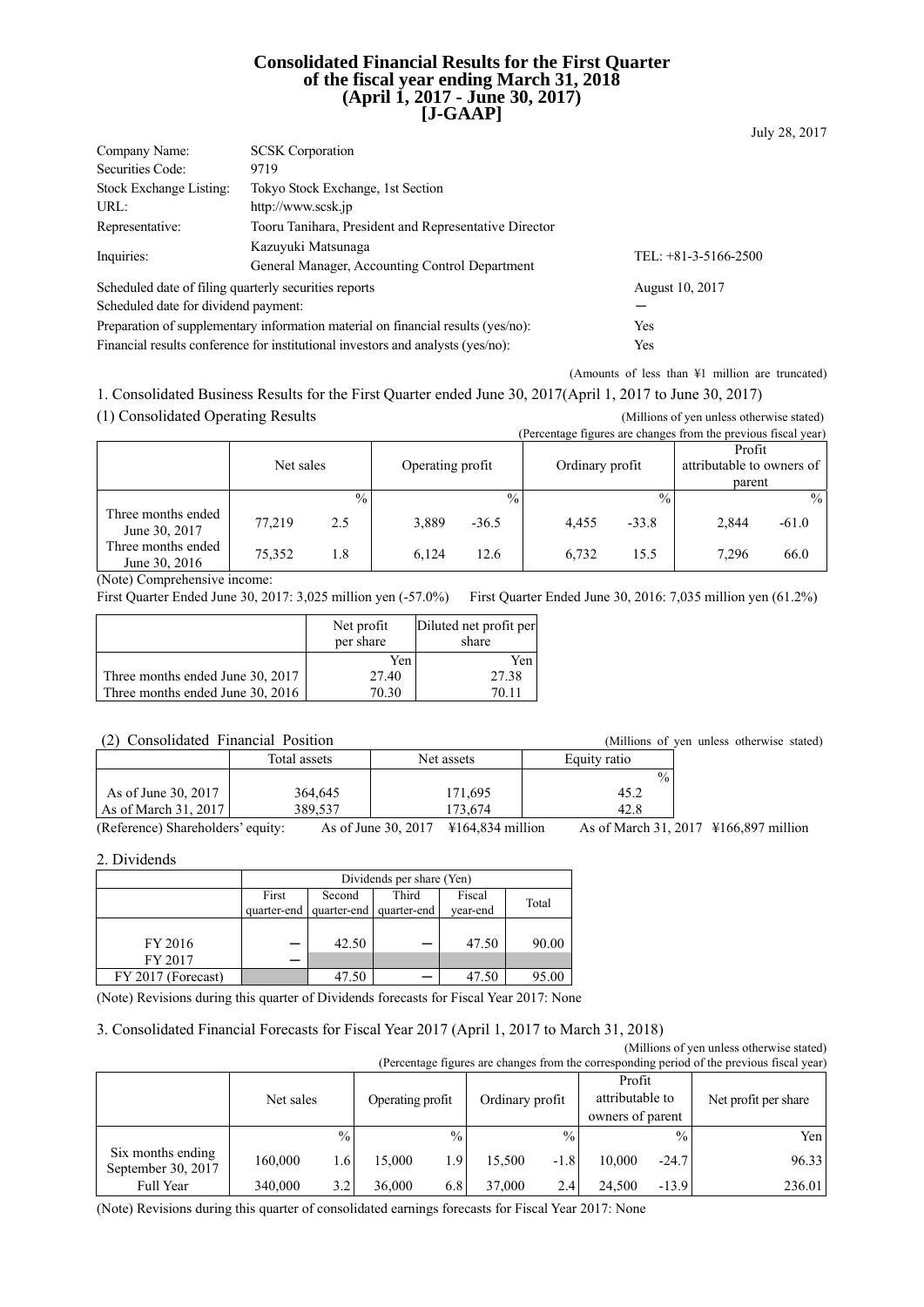## ※ Notes

- (1) Changes in significant subsidiaries during the period : None
- (2) Adoption of specific accounting procedures in preparing quarterly consolidated financial statements: None
- (3) Changes in accounting policies, changes in accounting estimates and restatement of prior period financial statements after error corrections
	- 1) Changes in accounting policies, changes in accounting standards and other regulations: None
	- 2) Changes in accounting policies due to other reasons: None
	- 3) Changes in accounting estimates: None
	- 4) Restatement of prior period financial statements after error corrections: None
- (4) Number of shares issued (Common stock)
	- 1) The number of shares issued as of the period-end (including treasury stock)

|    | As of June 30, 2017                                         | 107,986,403 shares |
|----|-------------------------------------------------------------|--------------------|
|    | As of March 31, 2017                                        | 107,986,403 shares |
| 2) | The number of shares of treasury stock as of the period-end |                    |
|    | As of June 30, 2017                                         | 4,173,927 shares   |
|    | As of March 31, 2017                                        | 4,177,266 shares   |
| 3) | The average number of shares during the period              |                    |
|    | As of June 30, 2017                                         | 103,810,013 shares |
|    | As of June 30, 2016                                         | 103,799,697 shares |

\*Notification regarding the auditing process

- This financial report is not within the scope of the auditing process as prescribed by the Financial Instruments and Exchange Act. Therefore, and as of the time of disclosure, the auditing process of this financial report has not been completed.
- \* Cautionary statement concerning appropriate use of financial forecasts and other explanatory notes
- The financial forecasts contained in this document are based on the information currently available and certain assumptions deemed reasonable. Actual results may vary from these forecasts for various reasons. With regard to the assumptions on which financial forecasts are based and other explanatory notes in connection with the use of financial forecasts, please refer to "Qualitative information of Consolidated Financial Forecast for the fiscal year ending March 31, 2018" on page 3.
- SCSK will hold a results briefing for institutional investors and analysts on July 28, 2017. Materials used in the briefing, a transcript of the main questions and answers, and other related information will be published on SCSK's website promptly thereafter.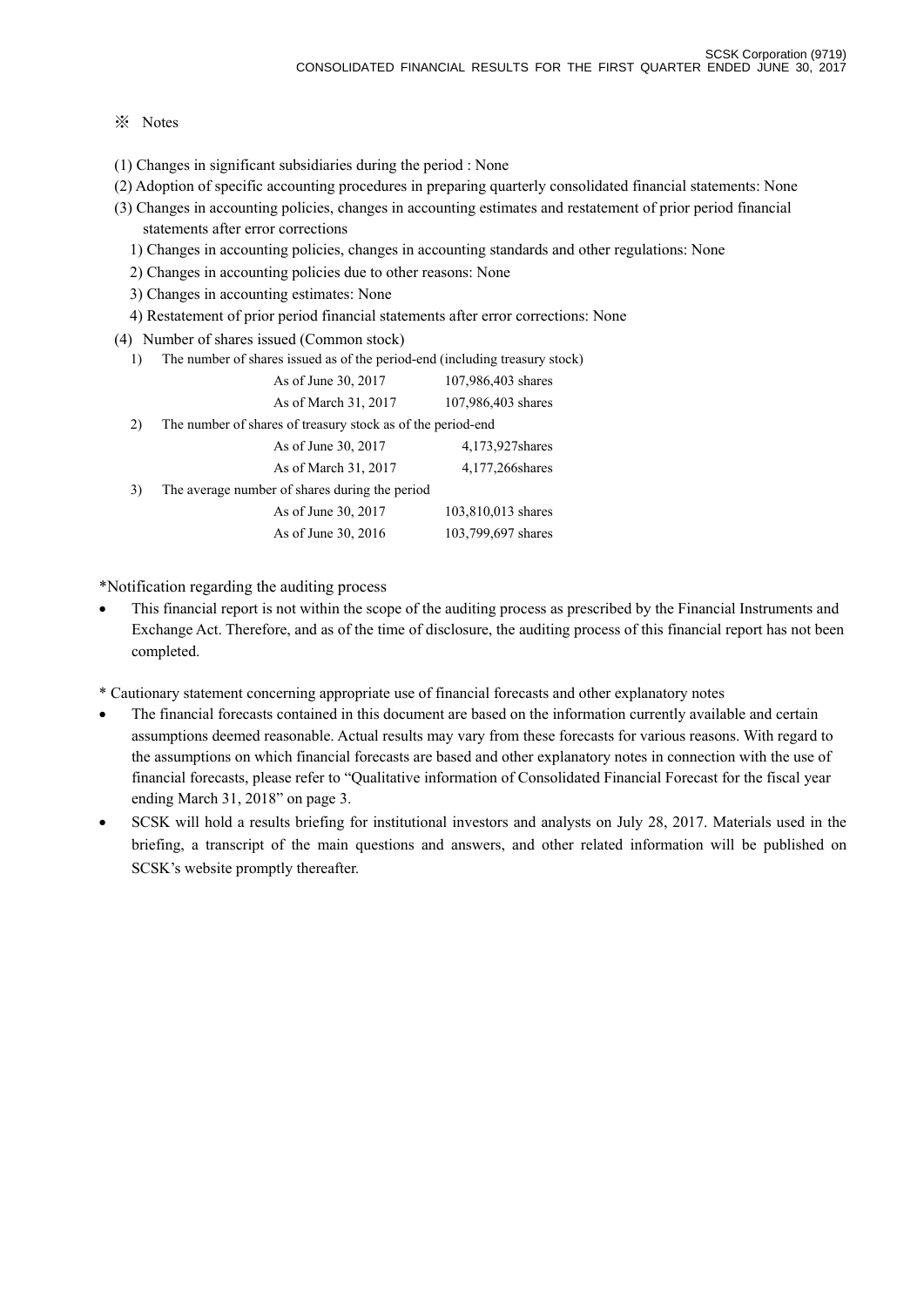# Contents

| (1) |                                                                                                                                                                                                                                |
|-----|--------------------------------------------------------------------------------------------------------------------------------------------------------------------------------------------------------------------------------|
| (2) | Summary of financial position <b>contract to the contract of the set of the set of financial position</b> 3                                                                                                                    |
| (3) |                                                                                                                                                                                                                                |
|     | 2. Consolidated quarterly financial statements material contracts and statements of the statements of the statements of the statements of the statements of the statements of the statements of the statements of the statemen |
| (1) |                                                                                                                                                                                                                                |
| (2) | Consolidated quarterly statements of income and comprehensive income<br>Fig. 2.1 (2.1) The consolidated quarterly statements of income and comprehensive income<br>Theorem and comprehensive income                            |
| (3) |                                                                                                                                                                                                                                |
| (4) |                                                                                                                                                                                                                                |
|     | (Notes regarding the premise of a going concern) manufactured contract to the premise of a going concern)                                                                                                                      |
|     |                                                                                                                                                                                                                                |
|     | (Segment information) $\cdots$ $\cdots$ $\cdots$ $\cdots$ $\cdots$ $\cdots$ $\cdots$ $\cdots$ $\cdots$ $\cdots$ $\cdots$ $\cdots$ $\cdots$ $\cdots$ $\cdots$ $\cdots$                                                          |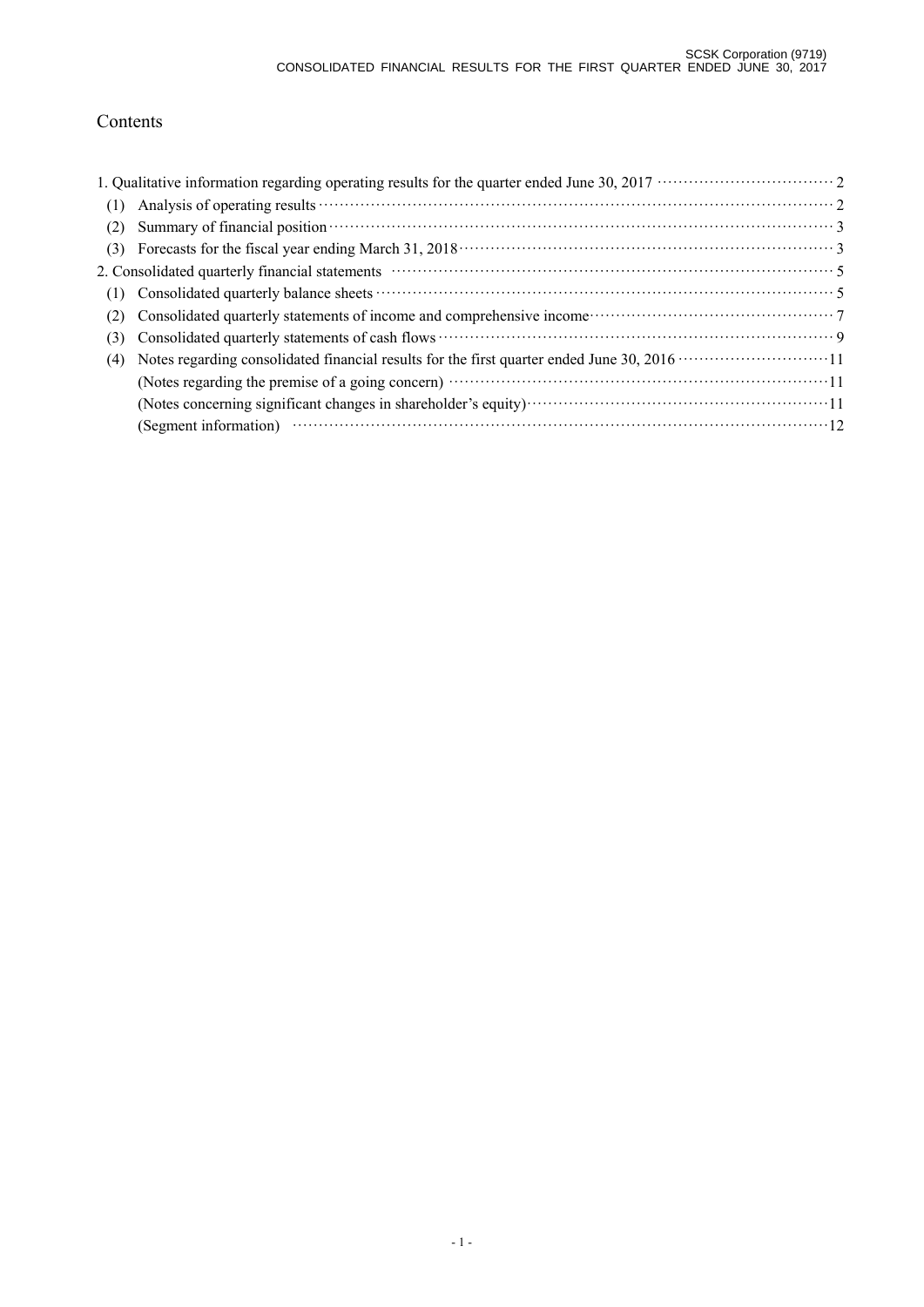## **1. Qualitative information regarding operating results for the three-month period ended June 30, 2017 (1) Analysis of operating results**

 In the three-month period ended June 30, 2017, the Japanese economy continued to display the moderate recovery trend that began in the previous fiscal year. This trend was supported in part by the economic stimulus measures implemented by the Japanese government as well as by the monetary easing measures and interest rate policies instituted by the Bank of Japan.

 Specifically, corporate earnings are growing and business sentiment is improving as production activities and exports pick up. In addition, we are witnessing improvements in the job market. These factors led us to judge that the economy was displaying an overall trend toward recovery.

 Our outlook for the economy is that, in the midst of ongoing improvements in the job market and in wages and the benefits of various government measures, the gradual recovery trend will continue. However, a persistent sense of uncertainty is plaguing the global political and economic climate. Prominent concerns include the state of government affairs under the current administration in the United States, geopolitical risks in the Middle East and East Asia, issues surrounding the United Kingdom's decision to leave the European Union, the threat of economic downturn in Asian and other emerging and resource-rich countries, and risk of fluctuations in financial capital markets. Accordingly, scrutiny is imperative in judging economic trends for the purpose of making management decisions going forward.

 In this environment, the IT services market experienced robust system upgrade demand from customer companies for productivity and efficiency improvement purposes, including for the implementation of working style reforms.

 At the same time, strategic IT investment demand for reinforcing strategic businesses or securing a competitive edge is also rising. In this manner, there was a general upward trend in overall IT investment demand.

 In the manufacturing industry, there is currently a solid deal flow for measures for achieving compatibility with the Internet of Things (IoT), which is anticipated to enter into a full-fledged proliferation period, as well as for strategic globalization initiatives; verification services for pre-market products, which are growing ever more sophisticated; and business process outsourcing (BPO) services related to products and services.

In distribution, service, and other industries, strategic IT investment and IT services demand is on the rise, particularly among customer companies engaging in consumer businesses. This demand was largely associated with investment related to e-commerce, customer relationship management (CRM), and big data analysis for the purposes of enhancing digital marketing initiatives and facilitating omni-channel retailing.

 In the financial industry, we are witnessing a strong increase in systems development and other IT investment demand for boosting competitiveness primarily among customers in the banking and insurance sectors. Specific investment target include the development of systems for the application of FinTech, artificial intelligence (AI), or other new IT technologies and the realization of more sophisticated settlement systems.

 In addition, demand for various cloud-based IT services has been on the rise in IaaS, PaaS, and other IT infrastructure sectors against a backdrop of a strong appetite among customer companies for investment to heighten operational efficiency and to compensate for shortages of IT employees at these companies. A similar increase was seen in demand for IT services in the operational system field, although here it was limited to certain sectors.

 Looking at the Company's operating results for the period under review, consolidated net sales increased 2.5% year on year to ¥77,219 million, following a rise in sales of system maintenance and operation services as well as higher systems sales seen primarily among customers in the distribution industry and the communications industry.

 Despite the higher net sales, operating profit decreased 36.5% year on year to ¥3,889 million. This outcome was in part due to factors that had been initially anticipated, including higher business investment expenses in strategic businesses and service-oriented businesses, increases in marketing expenses, and the impacts of rebounds from orders recorded in the three-month period ended June 30, 2016. Among other factors were upfront expenses associated with a new systems development order, which we anticipate to be earned in the form of revenues during the second quarter or later in the fiscal year, as well as the impacts of certain unprofitable projects.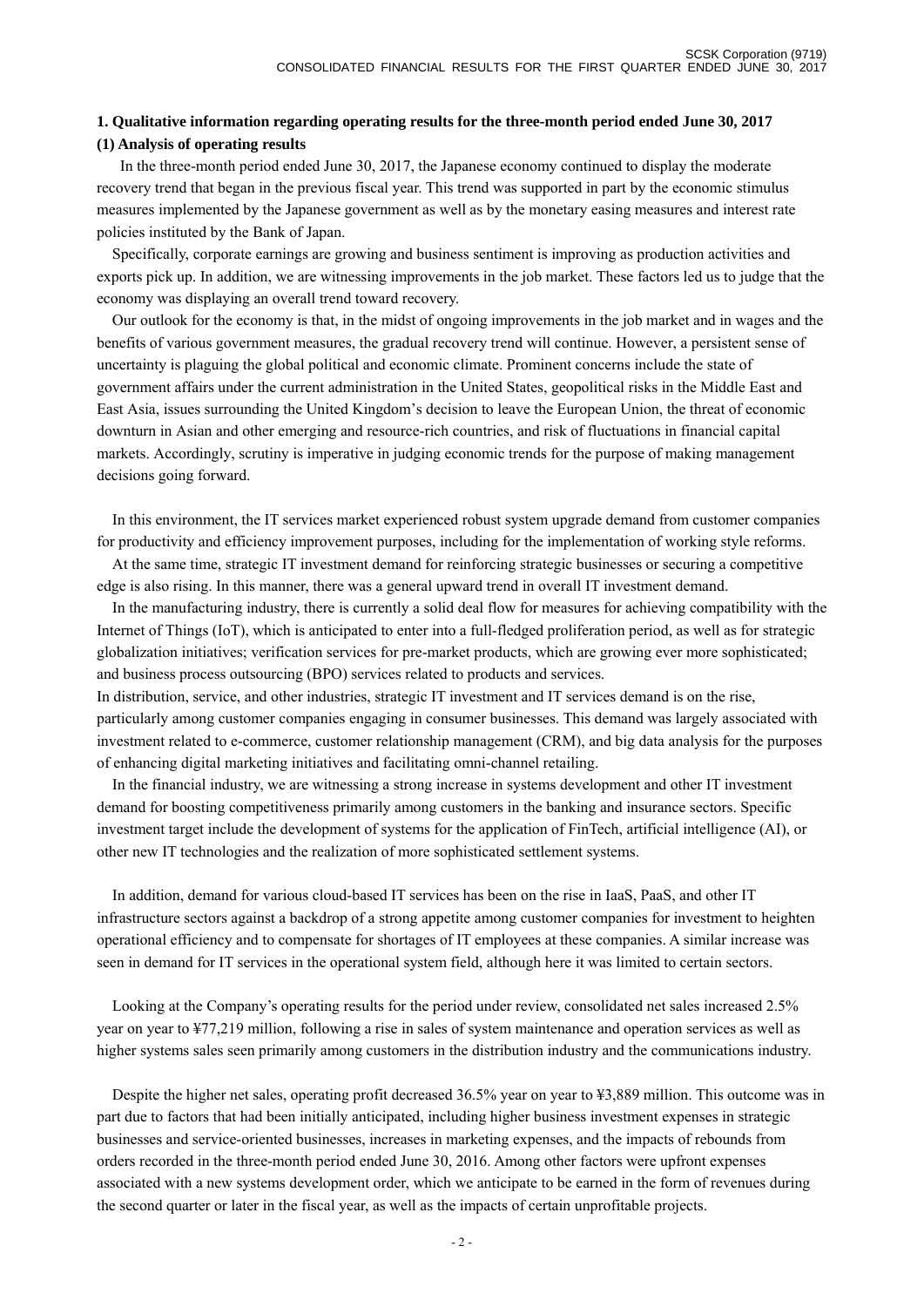Ordinary profit was down 33.8 % year on year to ¥4,455 billion, as a result of the decrease in operating profit. Meanwhile, profit attributable to owners of parent declined 61.0% to ¥2,844 billion, due to the rebound from the tax benefits recorded in the three-month period ended June 30, 2016, as a result of a change in accounting standards. This factor had been anticipated.

 The Medium-Term Management Plan launched in fiscal year ended March 31, 2016, delineates three core strategies for its five-year period. We are, first, to "shift to service-oriented businesses;" second, to "promote strategic businesses that capture the changing times;" and third, to "enter into the second stage of global business expansion." We are aggressively moving forward with measures based on these core strategies to achieve the plan's goals.

 In the fiscal year ending March 31, 2018, we will continue to steadily execute appropriate business investments for advancing these core strategies while also focusing on strengthening our management base and improving profitability, most notably by boosting operational quality and increasing productivity. Furthermore, we will capture the currently robust IT investment demand to heighten our earnings capacity while reinforcing earnings foundations by improving the productivity and operational quality of all of our businesses, not only systems development but also maintenance and operation services and system sales.

#### **(2) Summary of financial position**

Cash and cash equivalents ("cash") as of June 30, 2017 decreased ¥18,125 million compared to March 31, 2017 to ¥105,809 million. The increase or decrease in each cash flow type and the main factors for such changes are as follows.

(Cash flow from operating activities)

Net cash provided by operating activities was ¥9,212 million.

The main cash inflow factors were profit before income taxes of ¥4,446 million, depreciation of ¥2,390 million and ¥14,663 million increase in funds stemming from a decrease in accounts receivable. The main cash outflow factors were a decrease in accounts payable of ¥4,133 million, an increase in inventories of ¥3,524 million, and a decrease of ¥4,846 million in funds due to an increase in guarantee deposits.

(Cash flow from investing activities)

Net cash used in investing activities was ¥2,077 million.

The main cash outflow factors were payment for the acquisition of property, plant and equipment of ¥927 million, and acquisition of intangible assets of ¥852 million.

(Cash flow from financing activities)

Net cash used in financing activities was ¥25,187 million.

The main cash outflow factors were repayment of long-term loans of ¥10,000 million, redemption of corporate bonds of ¥10,000 million and dividend payments of ¥4,941 million (¥47.5 per share) for the year-end dividend of the fiscal year ended March 31, 2017.

#### **(3) Qualitative Information of Consolidated Financial Forecasts for the Fiscal Year Ending March 31, 2018**

 Performance in the three-month period ended June 30, 2017, was heavily impacted by the upfront expenses associated with a specific new systems development order. However, we anticipate that these expenses will be earned in the form of revenues in the  $2<sup>nd</sup>$  quarter or later in the fiscal year. If the impacts of this order are excluded, performance in the three-month period ended June 30, 2017, was in line with the Company's forecasts.

 Accordingly, the Company has chosen not to revise the forecasts for the six-month period ending September 30, 2017, and the fiscal year ending March 31, 2018, that were announced on April 28, 2017.

\* Characteristics of the Company's quarterly operating results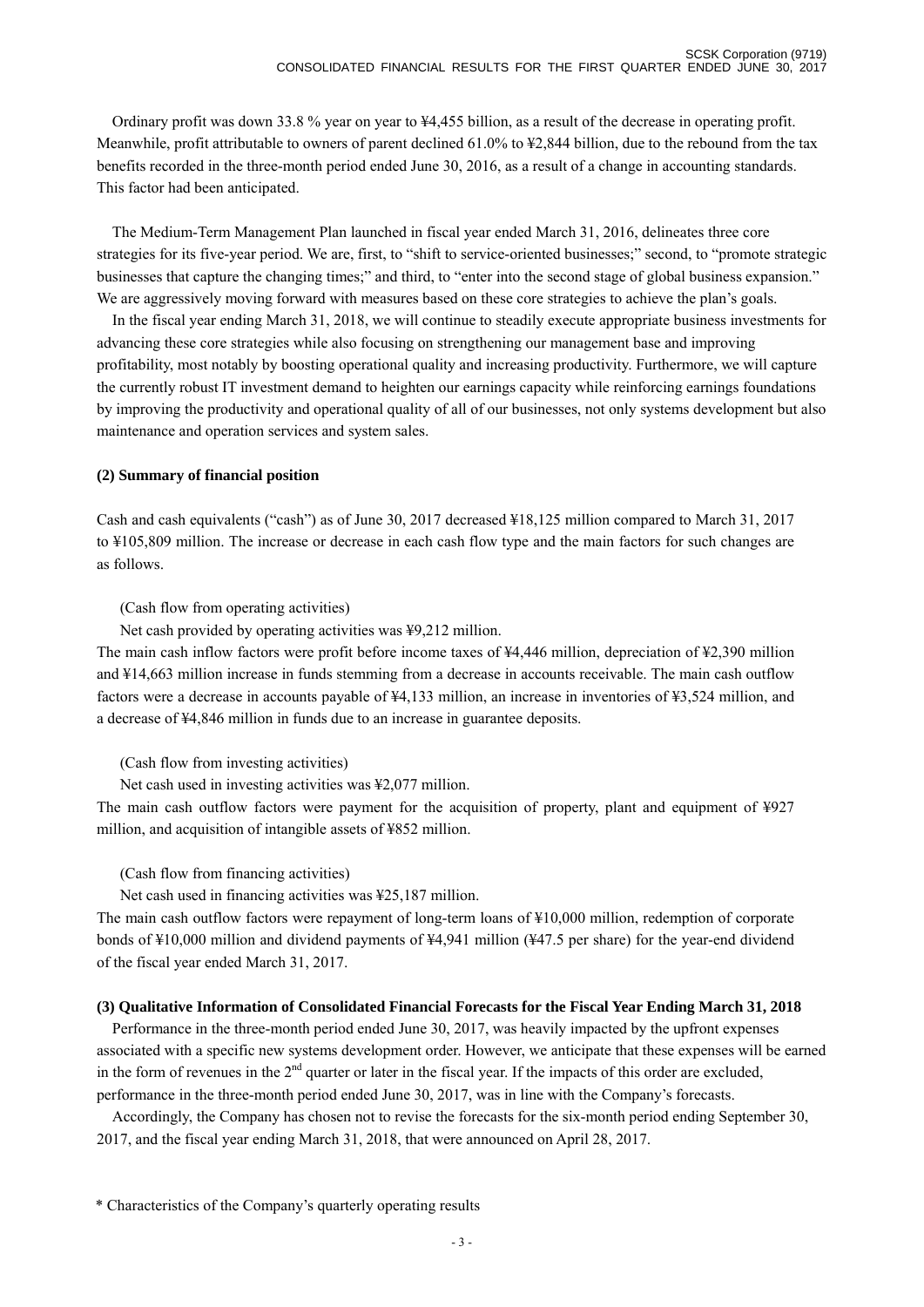It is common for companies in Japan to have fiscal years that begin on April 1 and end on March 31 of the following year. For this reason, system introductions and inspections tend to be concentrated in September and March (the midpoint and end of each fiscal year). Excluding sales covered by time and materials contract, the Company primarily records sales on a receipt-and-inspection basis. Accordingly, performance fluctuates by season, with sales and income tending to be concentrated in the second and fourth quarter of each fiscal year.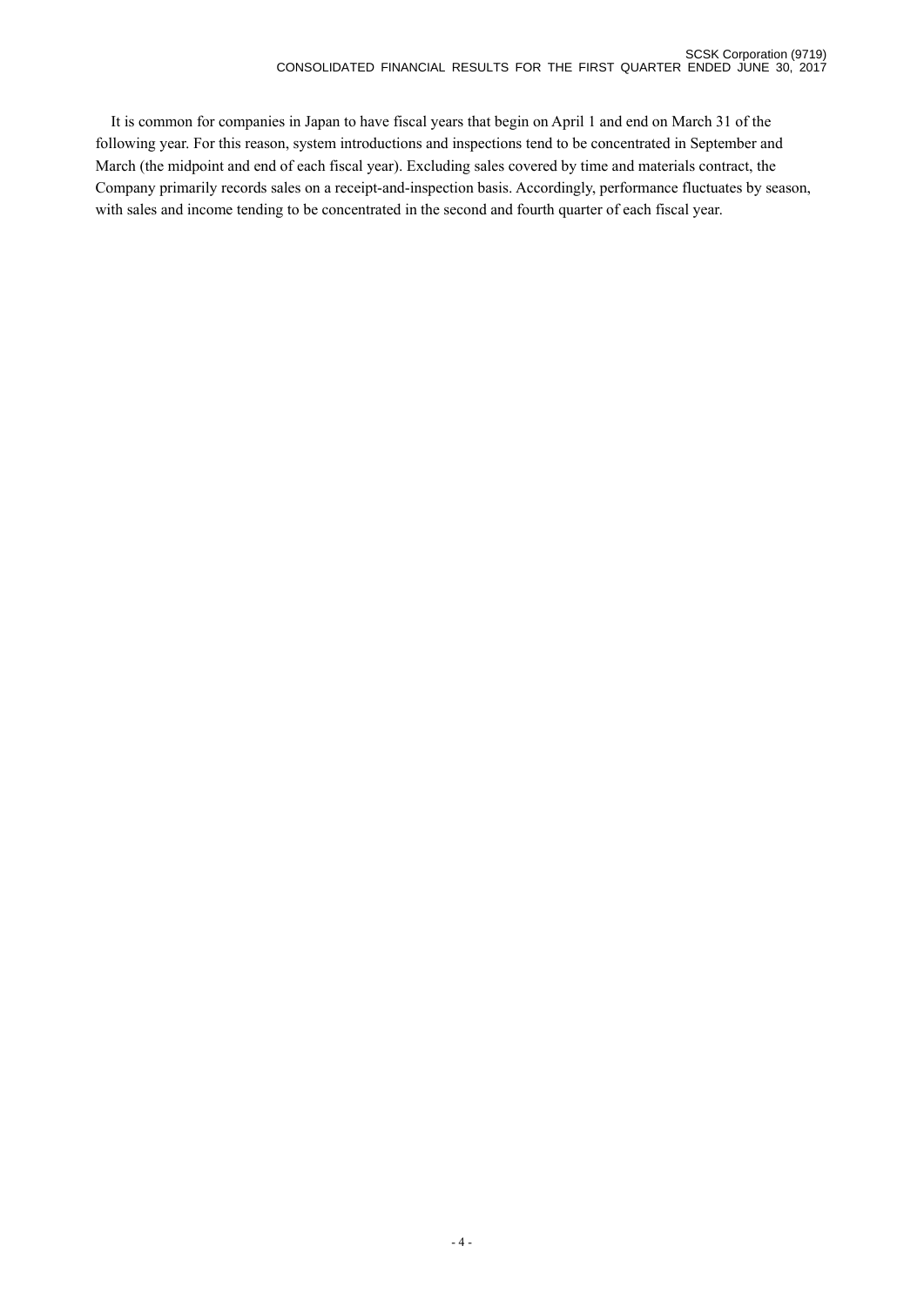# 3. Consolidated Quarterly Financial Statements

# **(1) Consolidated Quarterly Balance Sheets**

|                                       |                     | (Unit: Millions of Yen) |
|---------------------------------------|---------------------|-------------------------|
|                                       | As of Mar. 31, 2017 | As of Jun. 30, 2017     |
| Assets                                |                     |                         |
| Current assets                        |                     |                         |
| Cash and deposits                     | 27,363              | 20,704                  |
| Notes and accounts receivable - trade | 65,764              | 51,098                  |
| Operational investment securities     | 6,056               | 4,957                   |
| Merchandise and finished goods        | 6,779               | 9,788                   |
| Work in process                       | 341                 | 857                     |
| Raw materials and supplies            | 50                  | 50                      |
| Deposits paid                         | 98,171              | 86,705                  |
| Guarantee deposits                    | 45,359              | 50,204                  |
| Other                                 | 22,466              | 24,624                  |
| Allowance for doubtful accounts       | $-47$               | $-33$                   |
| Total current assets                  | 272,306             | 248,957                 |
| Non-current assets                    |                     |                         |
| Property, plant and equipment         |                     |                         |
| Buildings and structures, net         | 34,863              | 34,454                  |
| Land                                  | 19,821              | 19,821                  |
| Other, net                            | 13,862              | 13,878                  |
| Total property, plant and equipment   | 68,546              | 68,154                  |
| Intangible assets                     |                     |                         |
| Goodwill                              | 133                 | 116                     |
| Other                                 | 11,691              | 11,467                  |
| Total intangible assets               | 11,825              | 11,584                  |
| Investments and other assets          |                     |                         |
| Investment securities                 | 9,564               | 10,129                  |
| Other                                 | 27,417              | 25,944                  |
| Allowance for doubtful accounts       | $-124$              | $-124$                  |
| Total investments and other assets    | 36,857              | 35,949                  |
| Total non-current assets              | 117,230             | 115,688                 |
| Total assets                          | 389,537             | 364,645                 |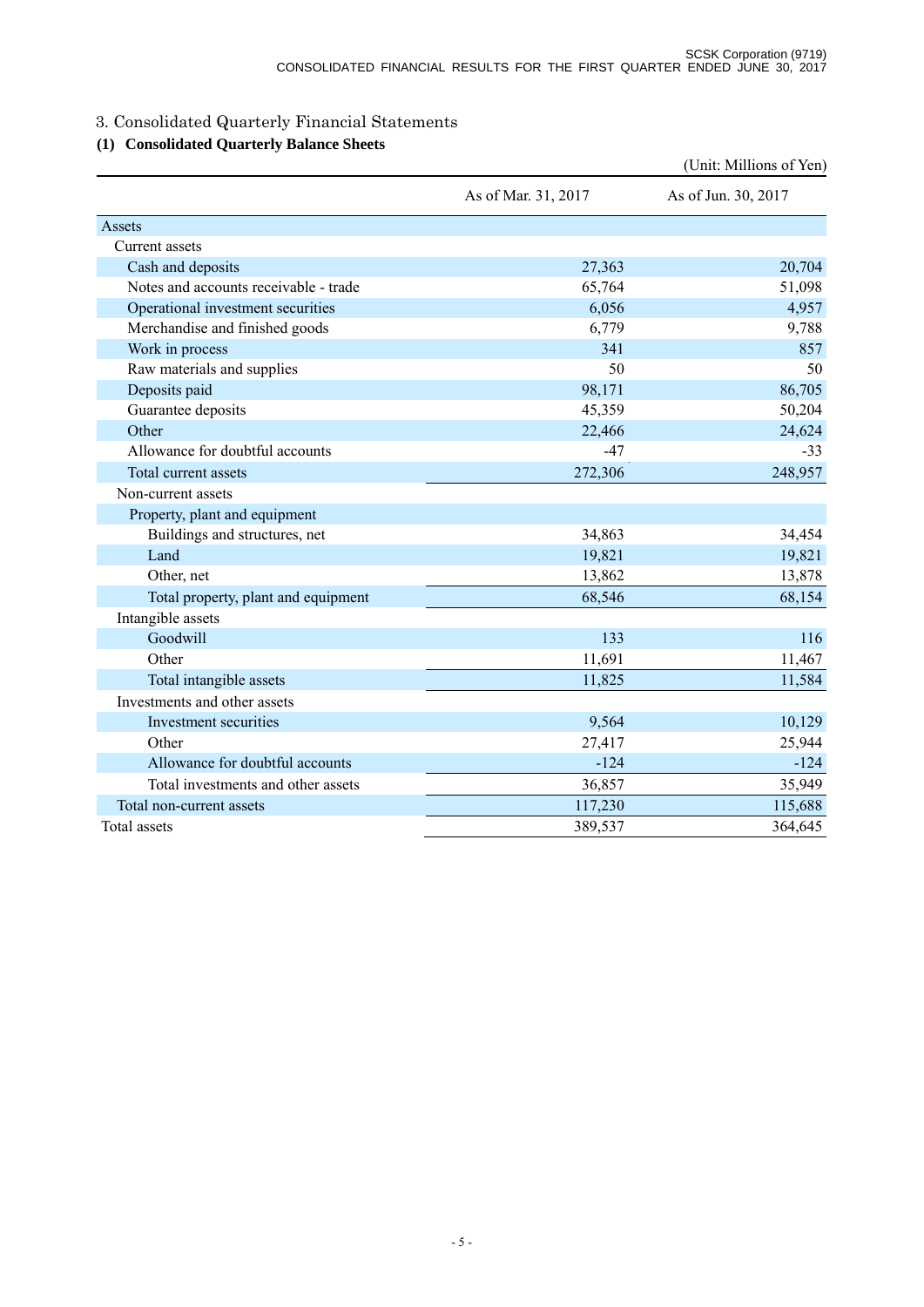#### SCSK Corporation (9719) CONSOLIDATED FINANCIAL RESULTS FOR THE FIRST QUARTER ENDED JUNE 30, 2017

|                                                       |                     | (Unit: Millions of Yen) |
|-------------------------------------------------------|---------------------|-------------------------|
|                                                       | As of Mar. 31, 2017 | As of Jun. 30, 2017     |
| Liabilities                                           |                     |                         |
| <b>Current liabilities</b>                            |                     |                         |
| Notes and accounts payable - trade                    | 21,362              | 17,233                  |
| Short-term loans payable                              | 10,000              | 10,000                  |
| Current portion of bonds                              | 15,000              | 5,000                   |
| Current portion of long-term loans payable            | 10,000              |                         |
| Income taxes payable                                  | 2,262               | 357                     |
| Provision for bonuses                                 | 6,418               | 1,917                   |
| Provision for directors' bonuses                      | 195                 | 15                      |
| Provision for loss on construction contracts          | 50                  | 263                     |
| Deposits received of prepaid cards                    | 91,828              | 92,666                  |
| Other                                                 | 26,802              | 33,701                  |
| Total current liabilities                             | 183,919             | 161,155                 |
| Non-current liabilities                               |                     |                         |
| Bonds payable                                         | 20,000              | 20,000                  |
| Long-term loans payable                               | 5,000               | 5,000                   |
| Provision for directors' retirement benefits          | 20                  | 20                      |
| Net defined benefit liability                         | 2,359               | 2,131                   |
| Asset retirement obligations                          | 2,278               | 2,363                   |
| Other                                                 | 2,284               | 2,278                   |
| Total non-current liabilities                         | 31,943              | 31,794                  |
| <b>Total liabilities</b>                              | 215,862             | 192,950                 |
| Net assets                                            |                     |                         |
| Shareholders' equity                                  |                     |                         |
| Capital stock                                         | 21,152              | 21,152                  |
| Capital surplus                                       | 3,047               | 3,047                   |
| Retained earnings                                     | 151,722             | 149,625                 |
| Treasury shares                                       | $-8,425$            | $-8,421$                |
| Total shareholders' equity                            | 167,497             | 165,403                 |
| Accumulated other comprehensive income                |                     |                         |
| Valuation difference on available-for-sale securities | 2,308               | 2,451                   |
| Deferred gains or losses on hedges                    | $-5$                |                         |
| Foreign currency translation adjustment               | $-73$               | $-153$                  |
| Remeasurements of defined benefit plans               | $-2,829$            | $-2,868$                |
| Total accumulated other comprehensive income          | $-599$              | $-568$                  |
| Subscription rights to shares                         | 70                  | 70                      |
| Non-controlling interests                             | 6,706               | 6,790                   |
| Total net assets                                      | 173,674             | 171,695                 |
| Total liabilities and net assets                      | 389,537             | 364,645                 |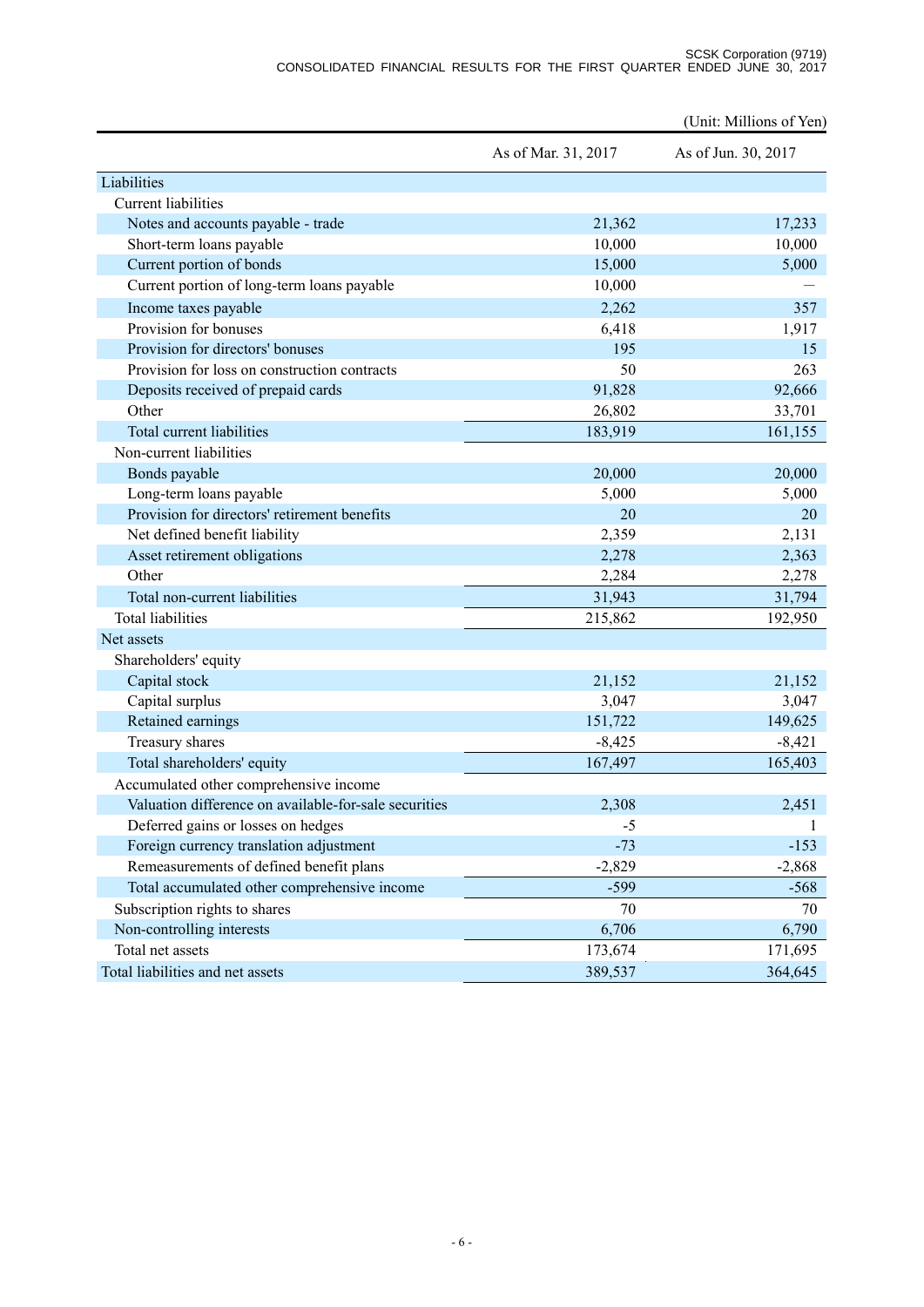|                                                                  |                                       | (Unit: Millions of Yen)               |
|------------------------------------------------------------------|---------------------------------------|---------------------------------------|
|                                                                  | From Apr. 1, 2016<br>to Jun. 30, 2016 | From Apr. 1, 2017<br>to Jun. 30, 2017 |
| Net sales                                                        | 75,352                                | 77,219                                |
| Cost of sales                                                    | 57,141                                | 60,395                                |
| Gross profit                                                     | 18,211                                | 16,824                                |
| Selling, general and administrative expenses                     | 12,086                                | 12,934                                |
| Operating profit                                                 | 6,124                                 | 3,889                                 |
| Non-operating income                                             |                                       |                                       |
| Interest income                                                  | 20                                    | 17                                    |
| Dividend income                                                  | 31                                    | 39                                    |
| Share of profit of entities accounted for using equity<br>method | 133                                   | 133                                   |
| Hoard profit of prepaid card                                     | 361                                   | 391                                   |
| Other                                                            | 121                                   | 48                                    |
| Total non-operating income                                       | 668                                   | 629                                   |
| Non-operating expenses                                           |                                       |                                       |
| Interest expenses                                                | 41                                    | 36                                    |
| Loss on sales of investment securities                           |                                       | $\overline{0}$                        |
| Other                                                            | 19                                    | 27                                    |
| Total non-operating expenses                                     | 61                                    | 63                                    |
| Ordinary profit                                                  | 6,732                                 | 4,455                                 |
| Extraordinary income                                             |                                       |                                       |
| Gain on sales of non-current assets                              | 11                                    | $\boldsymbol{0}$                      |
| Gain on sales of investment securities                           | $\overline{2}$                        |                                       |
| Total extraordinary income                                       | 14                                    | $\boldsymbol{0}$                      |
| <b>Extraordinary losses</b>                                      |                                       |                                       |
| Loss on retirement of non-current assets                         | $\overline{2}$                        | 6                                     |
| Loss on sales of non-current assets                              | 1                                     | $\overline{2}$                        |
| Total extraordinary losses                                       | $\overline{3}$                        | 9                                     |
| Profit before income taxes                                       | 6,743                                 | 4,446                                 |
| Income taxes - current                                           | 134                                   | 124                                   |
| Income taxes - deferred                                          | $-861$                                | 1,328                                 |
| Total income taxes                                               | $-726$                                | 1,453                                 |
| Profit                                                           | 7,469                                 | 2,993                                 |
| Profit attributable to non-controlling interests                 | 173                                   | 148                                   |
| Profit attributable to owners of parent                          | 7,296                                 | 2,844                                 |

# **(2) Consolidated Quarterly Statements of Income and Comprehensive Income Consolidated Quarterly Statements of Income**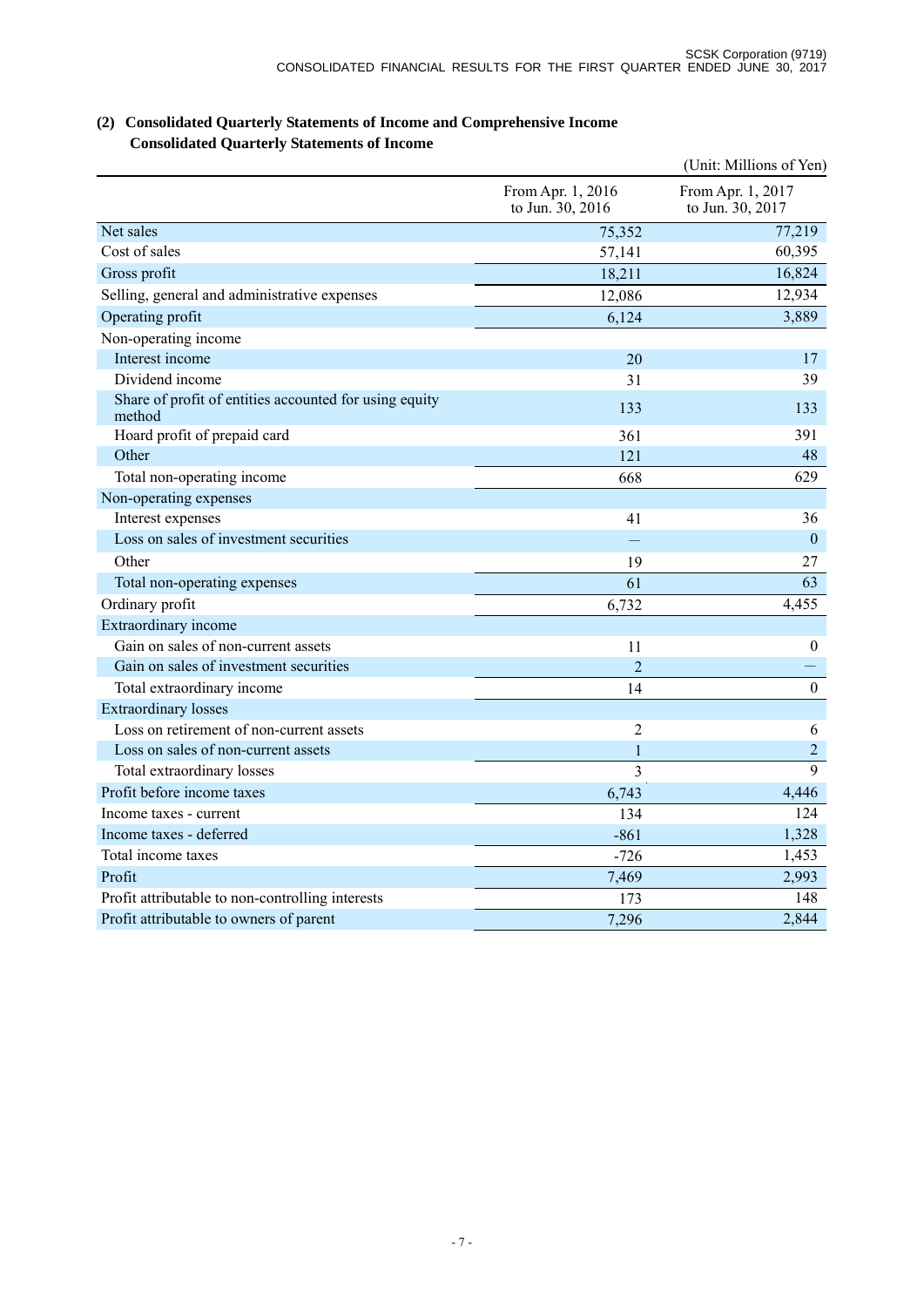|                                                                                      |                                       | (Unit: Millions of Yen)               |
|--------------------------------------------------------------------------------------|---------------------------------------|---------------------------------------|
|                                                                                      | From Apr. 1, 2016<br>to Jun. 30, 2016 | From Apr. 1, 2017<br>to Jun. 30, 2017 |
| Profit                                                                               | 7,469                                 | 2,993                                 |
| Other comprehensive income                                                           |                                       |                                       |
| Valuation difference on available-for-sale securities                                | $-28$                                 | 147                                   |
| Deferred gains or losses on hedges                                                   | $-52$                                 | 6                                     |
| Foreign currency translation adjustment                                              | $-336$                                | $-79$                                 |
| Remeasurements of defined benefit plans, net of tax                                  | 40                                    | -42                                   |
| Share of other comprehensive income of entities<br>accounted for using equity method | $-56$                                 | $\theta$                              |
| Total other comprehensive income                                                     | $-434$                                | 32                                    |
| Comprehensive income                                                                 | 7,035                                 | 3,025                                 |
| Comprehensive income attributable to                                                 |                                       |                                       |
| Comprehensive income attributable to owners of parent                                | 6,849                                 | 2,874                                 |
| Comprehensive income attributable to non-controlling<br>interests                    | 186                                   | 150                                   |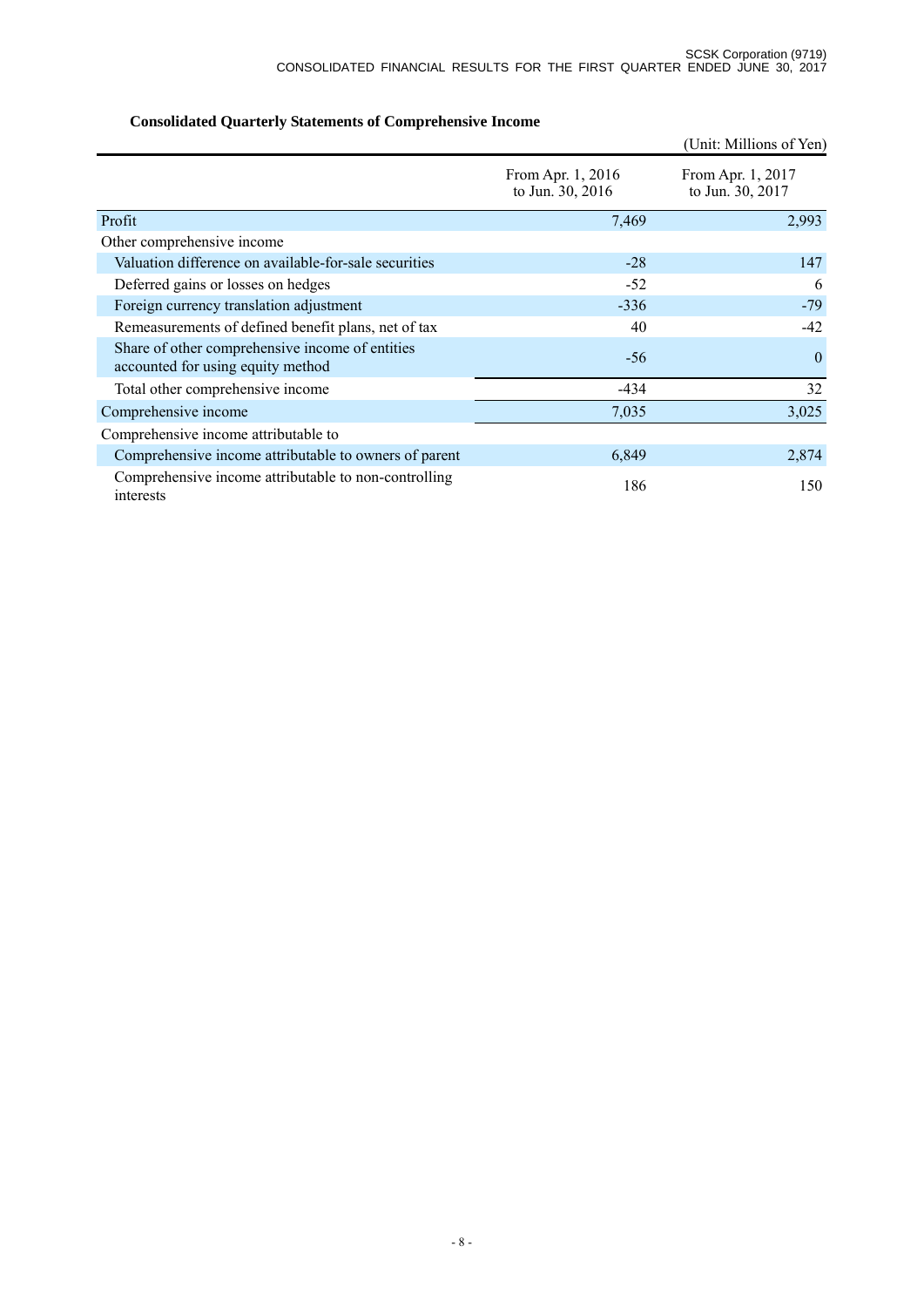# **(3) Consolidated Quarterly Statements of Cash Flows**

|                                                                         |                                       | (Unit: Millions of Yen)               |
|-------------------------------------------------------------------------|---------------------------------------|---------------------------------------|
|                                                                         | From Apr. 1, 2016<br>to Jun. 30, 2016 | From Apr. 1, 2017<br>to Jun. 30, 2017 |
| Cash flows from operating activities                                    |                                       |                                       |
| Profit before income taxes                                              | 6,743                                 | 4,446                                 |
| Depreciation                                                            | 2,095                                 | 2,390                                 |
| Amortization of goodwill                                                | 26                                    | 17                                    |
| Increase (decrease) in allowance for doubtful accounts                  | $-3$                                  | $-14$                                 |
| Increase (decrease) in net defined benefit liability                    | $-1,090$                              | $-228$                                |
| Decrease (increase) in net defined benefit asset                        | $\theta$                              | $-0$                                  |
| Loss on retirement of non-current assets                                | $\overline{2}$                        | 6                                     |
| Loss (gain) on sales of non-current assets                              | $-10$                                 | $\overline{2}$                        |
| Loss (gain) on sales of investment securities                           | $-2$                                  | $\theta$                              |
| Share of (profit) loss of entities accounted for using equity<br>method | $-133$                                | $-133$                                |
| Interest and dividend income                                            | $-52$                                 | $-56$                                 |
| Interest expenses paid on loans and bonds                               | 41                                    | 36                                    |
| Loss (gain) on investments in partnership                               | $-0$                                  | $-14$                                 |
| Decrease (increase) in investment securities for sale                   | 974                                   | 1,077                                 |
| Decrease (increase) in notes and accounts receivable - trade            | 10,983                                | 14,663                                |
| Decrease (increase) in inventories                                      | $-2,173$                              | $-3,524$                              |
| Decrease (increase) in guarantee deposits                               | $-3,996$                              | $-4,846$                              |
| Increase (decrease) in notes and accounts payable - trade               | $-5,067$                              | $-4,133$                              |
| Increase (decrease) in deposits received of prepaid cards               | 1,316                                 | 837                                   |
| Other, net                                                              | $-1,201$                              | $-443$                                |
| Subtotal                                                                | 8,453                                 | 10,084                                |
| Interest and dividend income received                                   | 135                                   | 142                                   |
| Interest expenses paid                                                  | $-55$                                 | $-60$                                 |
| Income taxes (paid) refund                                              | $-2,880$                              | $-952$                                |
| Net cash provided by (used in) operating activities                     | 5,651                                 | 9,212                                 |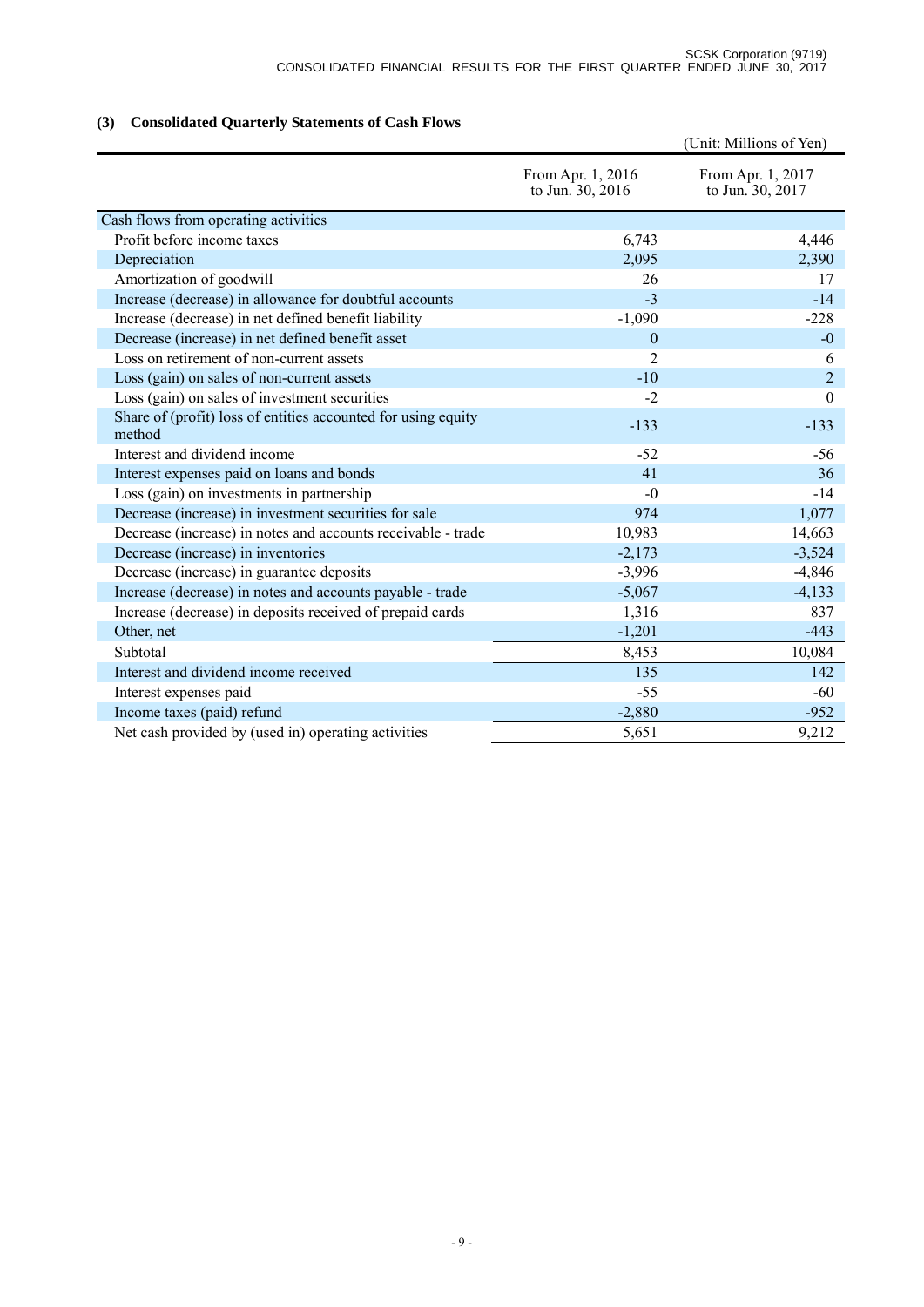#### SCSK Corporation (9719) CONSOLIDATED FINANCIAL RESULTS FOR THE FIRST QUARTER ENDED JUNE 30, 2017

|                                                                |                                       | (Unit: Millions of Yen)               |
|----------------------------------------------------------------|---------------------------------------|---------------------------------------|
|                                                                | From Apr. 1, 2016<br>to Jun. 30, 2016 | From Apr. 1, 2017<br>to Jun. 30, 2017 |
| Cash flows from investing activities                           |                                       |                                       |
| Proceeds from sales and redemption of securities               | 700                                   |                                       |
| Purchase of property, plant and equipment                      | $-2,090$                              | $-927$                                |
| Proceeds from sales of property, plant and equipment           | 982                                   |                                       |
| Purchase of intangible assets                                  | $-779$                                | $-852$                                |
| Purchase of investment securities                              | $-0$                                  | $-300$                                |
| Proceeds from sales and redemption of investment<br>securities | 35                                    | 26                                    |
| Collection of short-term loans receivable                      | 1                                     |                                       |
| Proceeds from withdrawal of investments in partnership         | $\overline{4}$                        |                                       |
| Payments for lease and guarantee deposits                      | $-40$                                 | $-149$                                |
| Proceeds from collection of lease and guarantee deposits       | 86                                    | 138                                   |
| Other, net                                                     | $-148$                                | $-17$                                 |
| Net cash provided by (used in) investing activities            | $-1,247$                              | $-2,077$                              |
| Cash flows from financing activities                           |                                       |                                       |
| Repayments of long-term loans payable                          |                                       | $-10,000$                             |
| Redemption of bonds                                            |                                       | $-10,000$                             |
| Repayments of lease obligations                                | $-198$                                | $-175$                                |
| Purchase of treasury shares                                    | $-2$                                  | $-4$                                  |
| Proceeds from sales of treasury shares                         | $\mathbf{0}$                          |                                       |
| Cash dividends paid                                            | $-4,160$                              | $-4,941$                              |
| Dividends paid to non-controlling interests                    | $-70$                                 | -66                                   |
| Net cash provided by (used in) financing activities            | $-4,430$                              | $-25,187$                             |
| Effect of exchange rate change on cash and cash equivalents    | $-258$                                | $-73$                                 |
| Net increase (decrease) in cash and cash equivalents           | $-284$                                | $-18,125$                             |
| Cash and cash equivalents at beginning of period               | 98,445                                | 123,935                               |
| Cash and cash equivalents at end of period                     | 98,160                                | 105,809                               |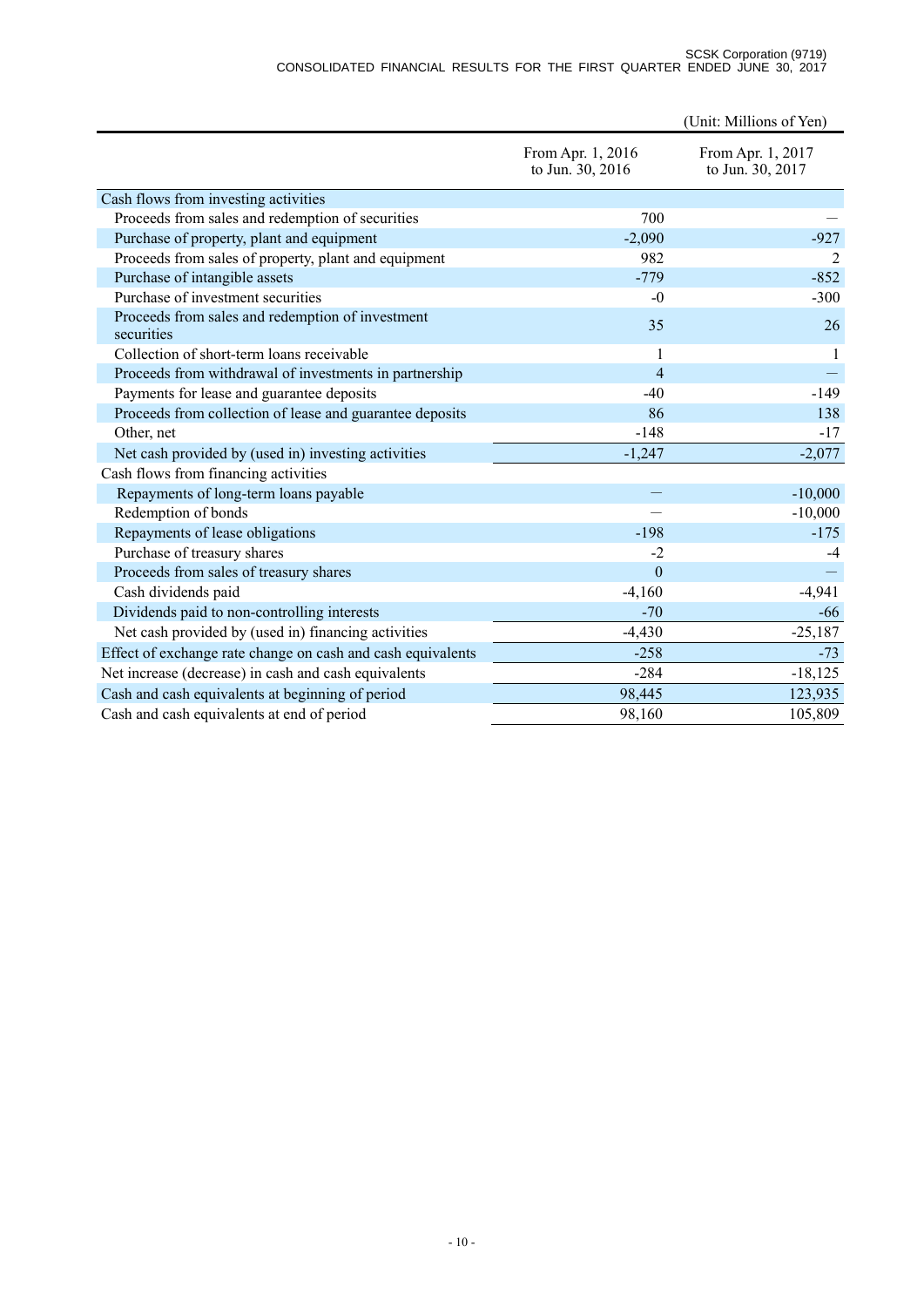# **(4) Notes regarding Consolidated Financial Results for the First Quarter ended June 30, 2016 (Notes regarding the Premise of a Going Concern)**

No applicable items.

## **(Notes concerning significant changes in shareholders' equity)**

No applicable items.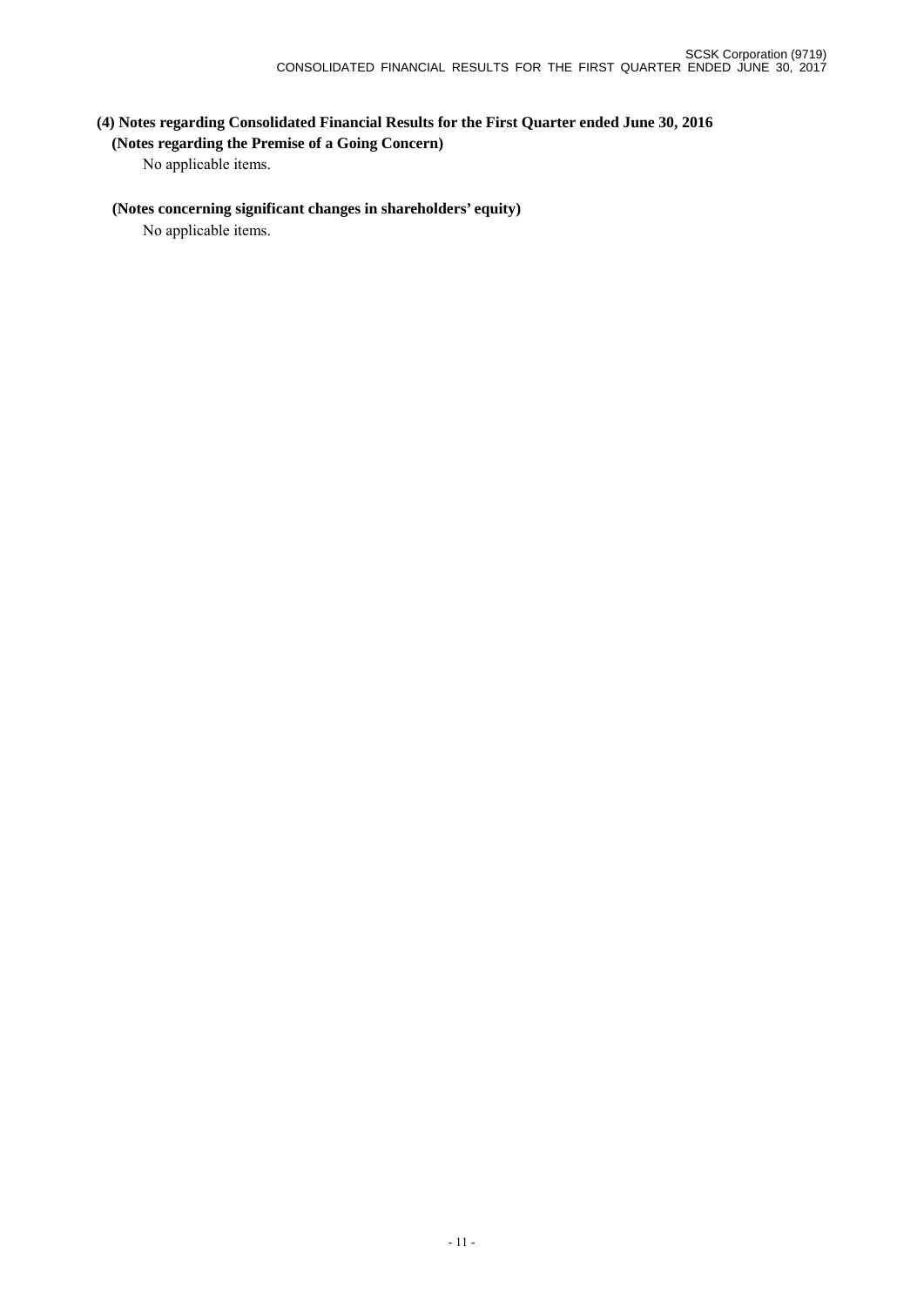## (Segment Information)

I. First quarter of fiscal year ended March 31, 2017 (April 1, 2016 to June 30, 2016)

Information on Sales, Segment profit (loss) by Reportable Segment

|                                           |                                               |                                                             |                                                   |                                         |                              |                             |                                 | (Unit: Millions of Yen)         |
|-------------------------------------------|-----------------------------------------------|-------------------------------------------------------------|---------------------------------------------------|-----------------------------------------|------------------------------|-----------------------------|---------------------------------|---------------------------------|
|                                           | Manufactur-<br>ing Systems<br><b>Business</b> | Telecommuni-<br>cation<br><b>Systems</b><br><b>Business</b> | Distribution<br><b>Systems</b><br><b>Business</b> | Financial<br>Systems<br><b>Business</b> | <b>Business</b><br>Solutions | <b>Business</b><br>Services | <b>IT Platform</b><br>Solutions | Prepaid Card<br><b>Business</b> |
| <b>Sales</b>                              |                                               |                                                             |                                                   |                                         |                              |                             |                                 |                                 |
| (1) Outside customers                     | 9,530                                         | 6,306                                                       | 10,894                                            | 16,976                                  | 5,795                        | 10,145                      | 14,685                          | 826                             |
| Intersegment sales or<br>(2)<br>transfers | 976                                           | 211                                                         | 1,803                                             | 184                                     | 704                          | 562                         | 1,500                           | $\theta$                        |
| Total                                     | 10,507                                        | 6,518                                                       | 12,698                                            | 17,160                                  | 6,499                        | 10,707                      | 16,185                          | 827                             |
| Segment profit (loss)                     | 835                                           | 1,018                                                       | 1,328                                             | 1,925                                   | 214                          | 567                         | 624                             | 111                             |

|                                           | Others | Total  | Adjustments<br>(Note 1) | Amounts<br>Reported in the<br>Consolidated<br>Financial<br><b>Statements</b><br>(Note 2) |
|-------------------------------------------|--------|--------|-------------------------|------------------------------------------------------------------------------------------|
| Sales                                     |        |        |                         |                                                                                          |
| (1) Outside customers                     | 192    | 75,352 |                         | 75,352                                                                                   |
| Intersegment sales or<br>(2)<br>transfers | 683    | 6,626  | $-6,626$                |                                                                                          |
| Total                                     | 875    | 81,979 | $-6,626$                | 75,352                                                                                   |
| Segment profit (loss)                     | $-9$   | 6,616  | $-491$                  | 6,124                                                                                    |

Notes: Adjustments are as follows:

1. The adjustment loss of ¥491 million to segment profit (loss) represent general corporate expenses that have not been allocated to the reportable segments.

2. Segment profit (loss) has been reconciled to operating profit in the consolidated income statement.